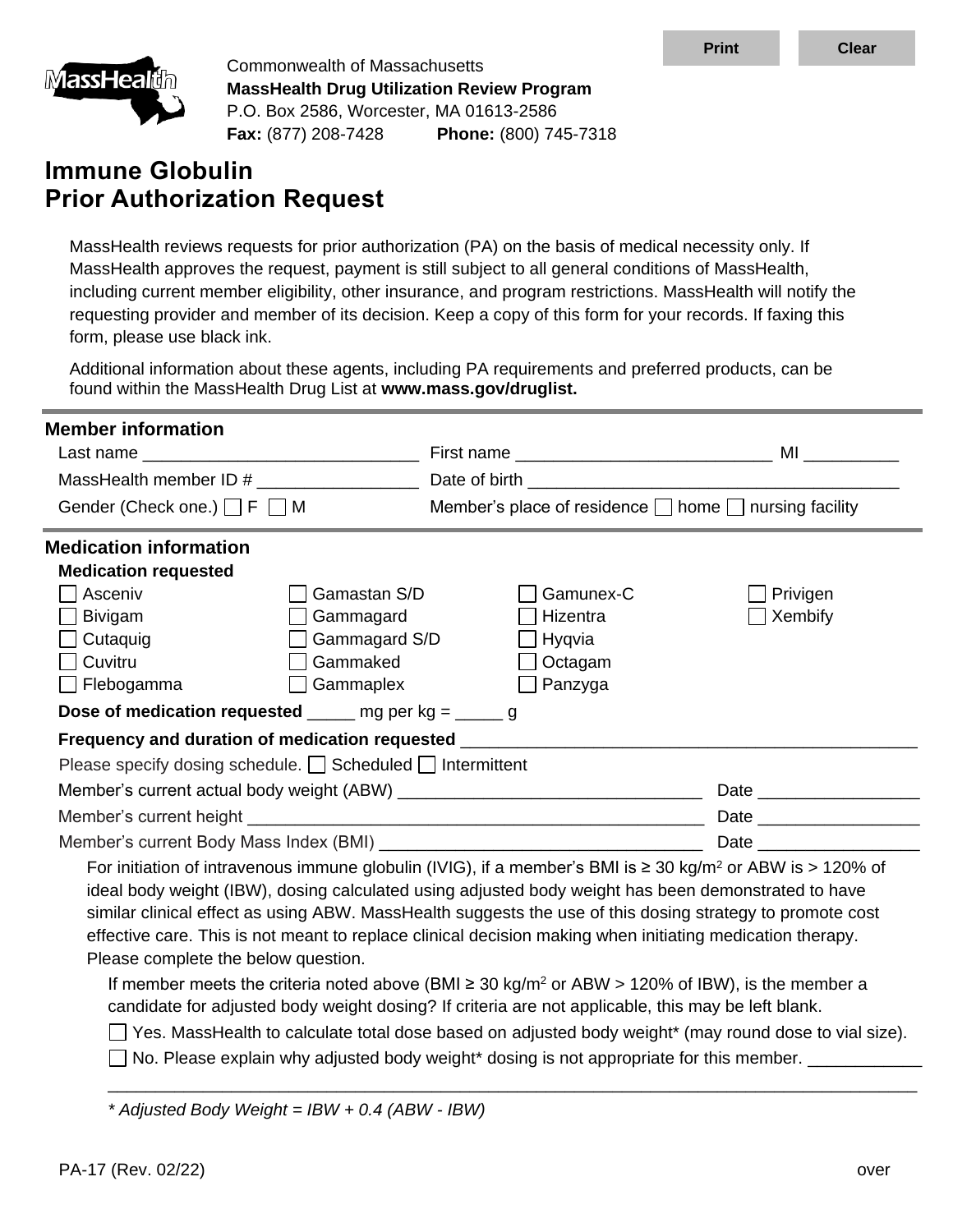|             | No                                                                                                                                                                                                                             |
|-------------|--------------------------------------------------------------------------------------------------------------------------------------------------------------------------------------------------------------------------------|
| Section I.  | Please specify the indication for all requests except for a diagnosis of dermatomyositis<br>(DM). For Asceniv requests, please also complete Section III as appropriate.                                                       |
|             | Primary immunodeficiency disorders (PID)                                                                                                                                                                                       |
|             | Please attach laboratory documentation supporting diagnosis.                                                                                                                                                                   |
|             | Provide date and results of most recent serum immunoglobulin levels (including laboratory reference ranges).                                                                                                                   |
|             | Immune thrombocytopenia (ITP)                                                                                                                                                                                                  |
|             | Provide date and results of most recent platelet count (including laboratory reference ranges).                                                                                                                                |
|             | Does the member have clinically significant bleeding? $\Box$ Yes. Please describe below. $\Box$ No                                                                                                                             |
|             | Does the member have a history of or risk of significant bleeding? $\Box$ Yes. Please describe below.<br><b>No</b>                                                                                                             |
|             | Does the member have a medical necessity to raise platelet count within 12 to 24 hours?<br>Yes. Please describe below. □ No                                                                                                    |
|             | Kawasaki disease (mucocutaneous lymph node syndrome)                                                                                                                                                                           |
|             | Provide date of onset.                                                                                                                                                                                                         |
|             | Does the member have an unexplained persistent fever?<br>Yes<br><b>No</b>                                                                                                                                                      |
|             | Does the member have evidence of aneurysm?<br>Yes<br>No<br>Does the member exhibit signs of persistent inflammation? [<br>  Yes<br>  No                                                                                        |
|             | B-cell chronic lymphocytic leukemia (CLL)                                                                                                                                                                                      |
|             | Chronic inflammatory demyelinating polyneuropathy (CIDP)                                                                                                                                                                       |
|             | Multifocal motor neuropathy (MMN)                                                                                                                                                                                              |
|             | Other the contract of the contract of the contract of the contract of the contract of the contract of the contract of the contract of the contract of the contract of the contract of the contract of the contract of the cont |
|             | Please describe the medical necessity for the use of immune globulin including previous trials and outcomes.                                                                                                                   |
|             |                                                                                                                                                                                                                                |
| Section II. | Please complete for treatment of dermatomyositis (DM). For Asceniv requests, please                                                                                                                                            |
|             | also complete Section III as appropriate.                                                                                                                                                                                      |
|             | 1. Has the member had a trial with one systemic corticosteroid?                                                                                                                                                                |
|             | □ Yes. Please list the dates/duration of trials and outcomes.* Dates/duration of trial                                                                                                                                         |
|             | Did the member experience any of the following? $\Box$ Adverse reaction $\Box$ Inadequate response $\Box$<br>Other                                                                                                             |
|             | Briefly describe details of adverse reaction, inadequate response, or other.                                                                                                                                                   |
|             |                                                                                                                                                                                                                                |

| $\Box$ TVO. FIEASE EXPIAILE II THELE IS A CONTRAINMUNION. |  |
|-----------------------------------------------------------|--|
| Does the member have severe disease? $\Box$ Yes $\Box$    |  |